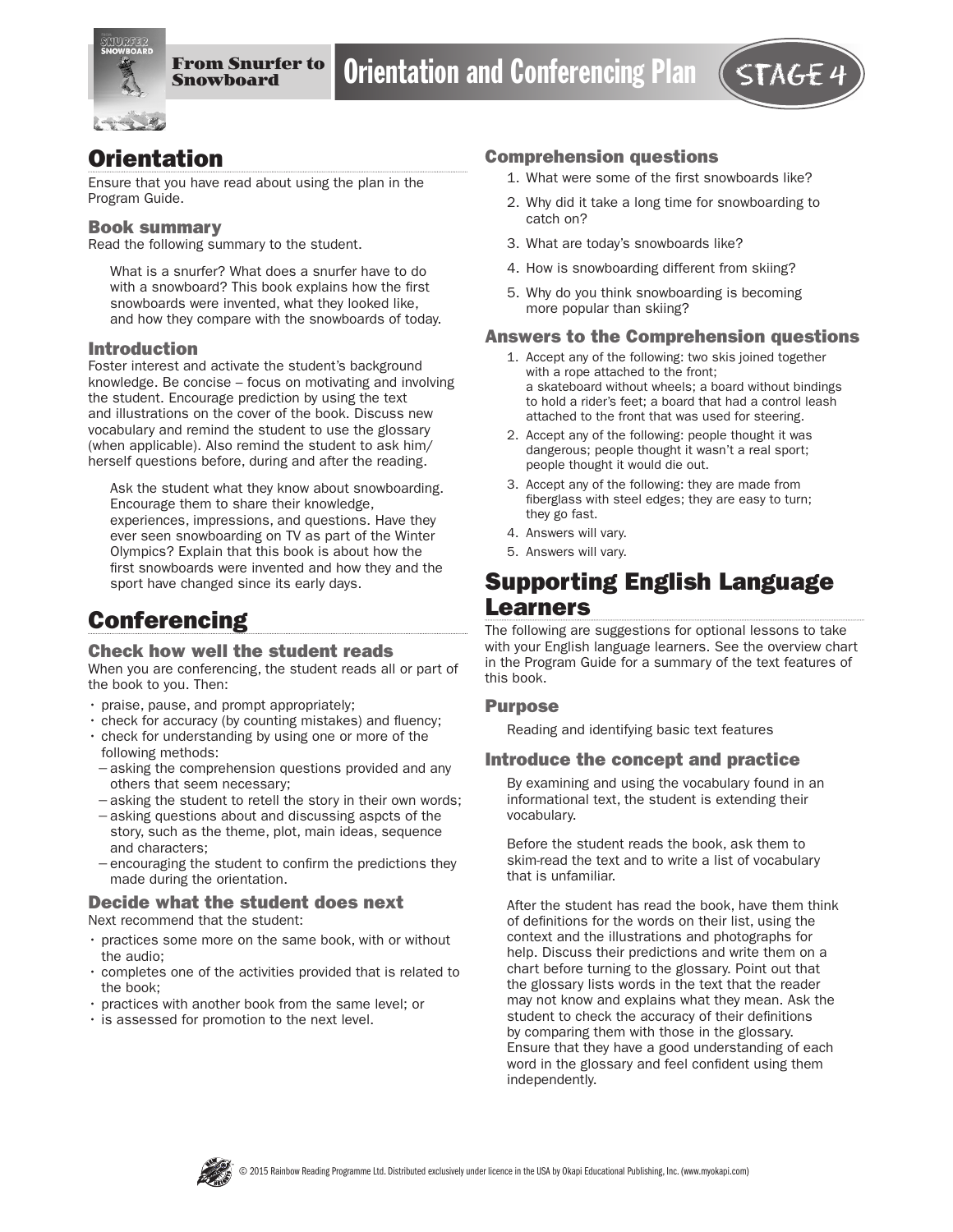



Name:.............................................................................................................................. Date:.............................................. Introduction: What is a snurfer? What does a snurfer have to do with a snowboard? This book explains how the first snowboards were invented, what they looked like, and how they compare with the snowboards of today. Errors M S No one really knows for sure who invented the first snowboards. They were based on kind of boards that \_\_\_\_\_\_\_\_ used for surfing, skateboarding, Letter 2008, and snurfing. Snurfing was early form of snowboarding \_\_\_\_\_\_\_ used two skis joined with a rope attached \_\_\_\_\_\_\_\_ the front. The  $first$   $\_\_\_\_\$  was made in 1965  $\_\_\_\_\_\$  a man named Sherman Poppen. \_\_\_\_\_\_\_ made it as \_\_\_\_\_\_ gift for his daughter Wendy. \_\_\_\_\_\_\_\_ boy named Tom Sims, lived in New Jersey, \_\_\_\_\_\_\_ designed and made some \_\_\_\_\_\_\_\_\_ the first snowboards. Tom \_\_\_\_\_\_\_ skateboarding, but he had \_\_\_\_\_\_\_ riding his skateboard in \_\_\_\_\_\_\_\_\_, when snow and ice \_\_\_\_\_\_\_\_ the ground. He decided make a "winter skateboard." Tom a board in at the junior high he attended. It was \_\_\_\_\_\_\_\_ a skateboard, but without \_\_\_\_\_\_\_ wheels.

| <b>Accuracy Chart</b> (Exact word replacement only) |              |               | <b>Errors</b>                                           |
|-----------------------------------------------------|--------------|---------------|---------------------------------------------------------|
| <b>Words Entered</b>                                | <b>Score</b> | <b>Level</b>  | $M$ = Meaning (makes sense) $S$ = Syntax (sounds right) |
| More than 11 correct                                |              | Independent   | Heard o<br>Seen <<br>Unseen C                           |
| 10 or 11 correct                                    |              | Instructional | Comments:                                               |
| Fewer than 10 correct                               |              | Frustration   |                                                         |

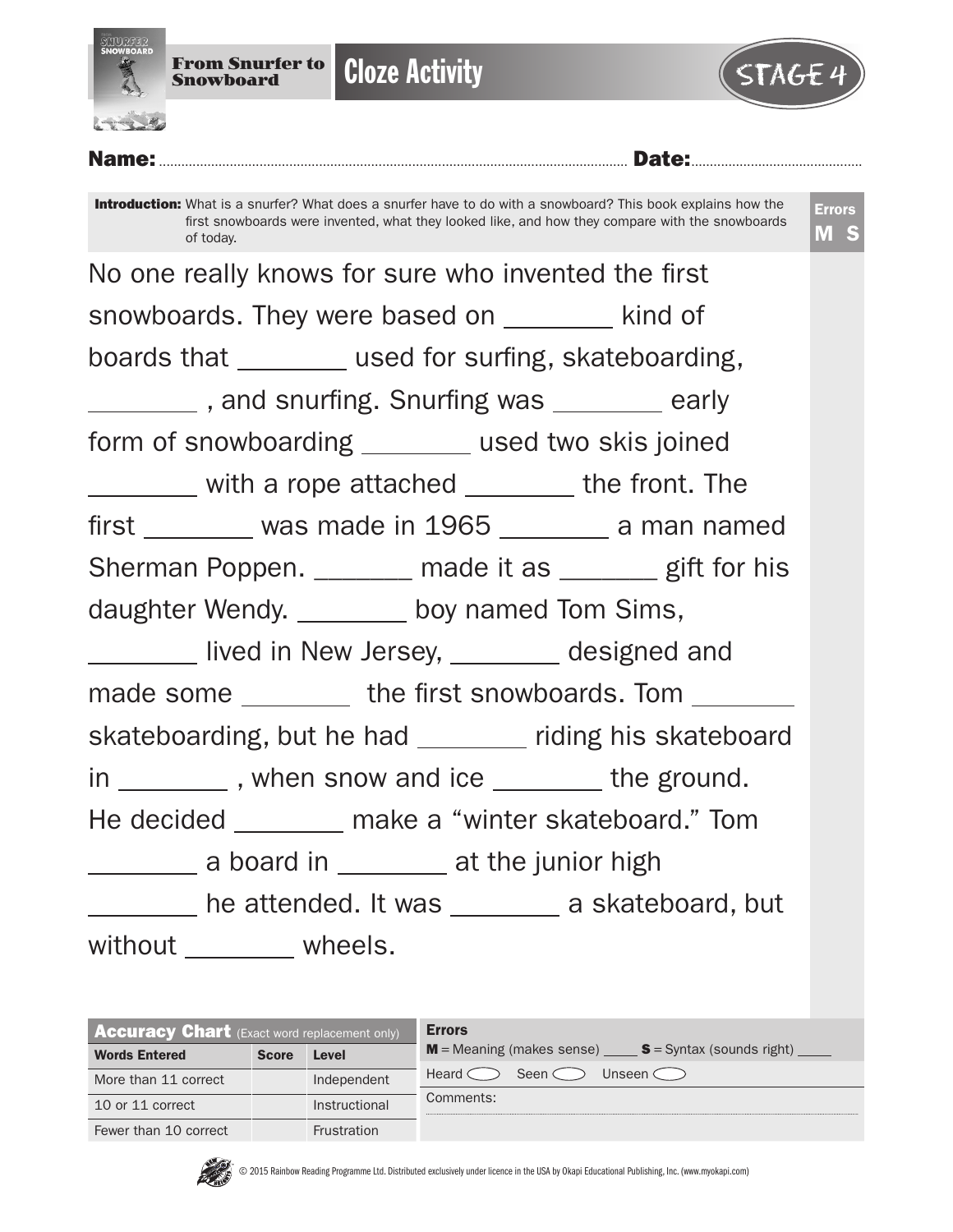

No one really knows who invented the first snowboards. They were based on the boards that were used for surfing, skateboarding, skiing, and snurfing. Snurfing was an early form of snowboarding that used two skis joined together with a rope attached to the front.

The first snurfer was made in 1965. A boy named Tom Sims also designed and made some of the first snowboards. He decided to make a "winter skateboard." The boards he made were called skiboards. Other people were also designing snowboards at this time.

These first snowboards didn't have any bindings to hold a rider's feet, but they did have a control leash. It took a long time for snowboarding to catch on and become popular. But over the years, the design of snowboards has improved.

This has made the sport much easier and safer. Snowboarding is becoming more popular than skiing. Like skateboards, snowboards are good for doing jumps and spins. Most ski slopes have halfpipes for snowboarders to practice on. In 1998, snowboarding was included in the Winter Olympic Games for the first time.

The Olympic sport was divided into two sections – alpine riders and freestylers. The people who snowboard for fun are called "free riders," and they make long runs as well as doing stunts and tricks. Tom Sims probably never imagined that winter skateboarding would become so popular.

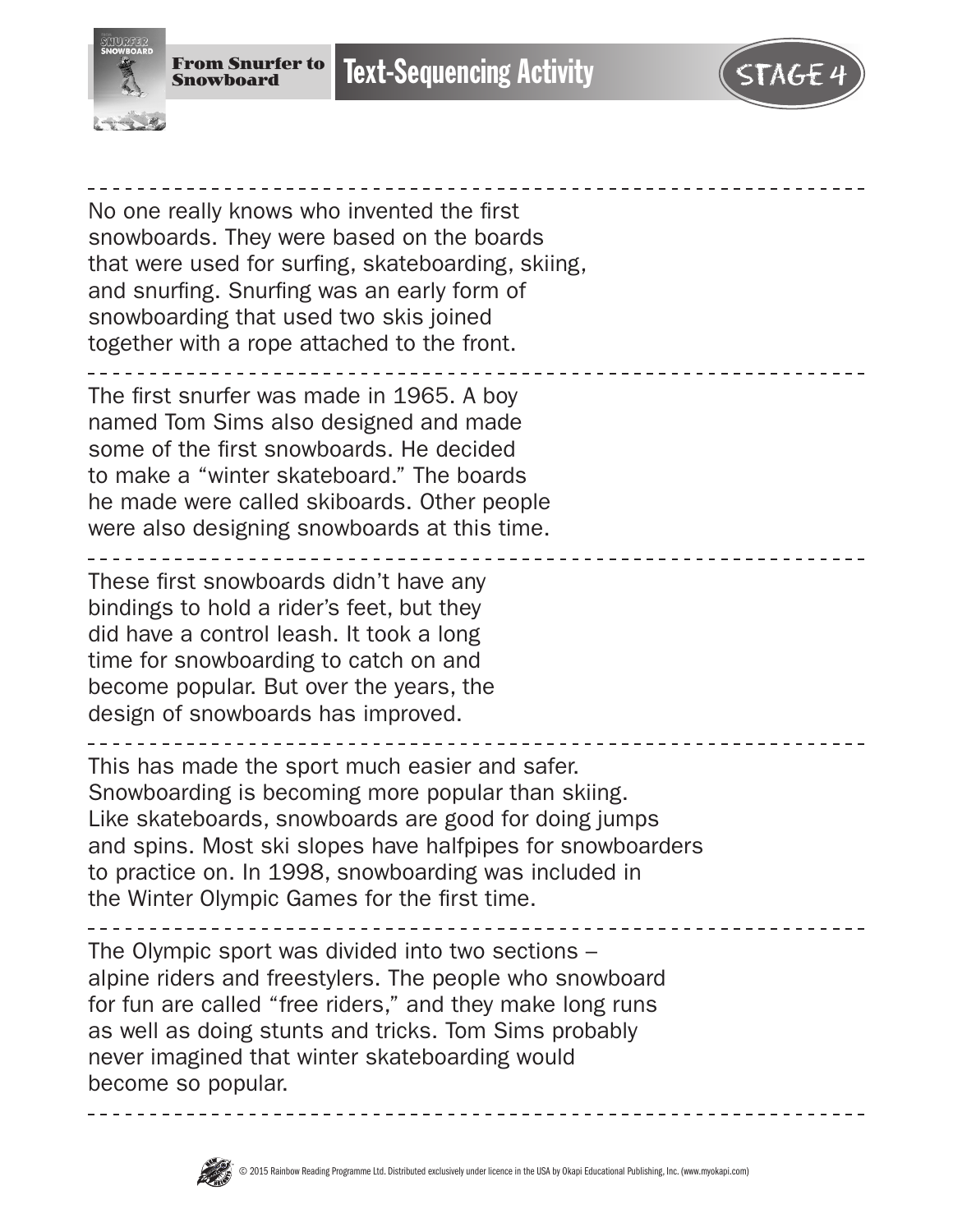



Words can be found in these directions:



The letter in each square can only be used in one word.

Words to find:

| t                                                                                    | k           | m                                 | a                                                         | $\mathbf d$ | e            | W           | Ť                                                       | t           | h                                                       | $\mathbf 0$ | U           | t           |
|--------------------------------------------------------------------------------------|-------------|-----------------------------------|-----------------------------------------------------------|-------------|--------------|-------------|---------------------------------------------------------|-------------|---------------------------------------------------------|-------------|-------------|-------------|
| $\mathbf 0$                                                                          | e           | İ                                 | $\mathbf d$                                               | a           | U            | g           | h                                                       | t           | e                                                       | r           | İ           | t           |
| g                                                                                    | a           | g                                 | n                                                         | $\mathbf S$ | h            | $\mathbf C$ | $\mathbf 0$                                             | n           | t                                                       | r           | $\mathbf 0$ | I           |
| e                                                                                    | r           | İ                                 | $\mathsf b$                                               | $\mathbf d$ | $\mathbf O$  | $\mathbf e$ | a                                                       | W           | e                                                       | r           | e           | e           |
| t                                                                                    | I           | f                                 | U                                                         | İ           | $\mathsf{n}$ | m           | t                                                       | r           | y                                                       | İ           | n           | g           |
| h                                                                                    | y           | t                                 | t                                                         | a           | n            | y           | e                                                       | n           | a                                                       | I           | $\mathbf S$ | $\mathbf 0$ |
| e                                                                                    | $\mathbf d$ | p                                 | r                                                         | a           | $\mathbf C$  | t           | i                                                       | $\mathbf C$ | e                                                       | e           | r           | g           |
| r                                                                                    | $\mathbf b$ | t                                 | a                                                         | n           | $\mathbf d$  | $\mathsf S$ | p                                                       | $\mathbf 0$ | r                                                       | t           | $\mathbf O$ | a           |
| $\mathbf 0$                                                                          | e           | t                                 | W                                                         | a           | r            | e           | f                                                       | f           | t                                                       | $\mathbf O$ | U           | I           |
| t                                                                                    | f           | İ                                 | I                                                         | $\mathbf 0$ | S            | k           | i                                                       | r           | $\mathbf O$                                             | $\mathbf 0$ | $\mathbf S$ | I           |
| h                                                                                    | $\mathbf 0$ | m                                 | $\mathbf O$                                               | $\mathbf d$ | $\mathbf O$  | İ           | n                                                       | g           | $\mathbf 0$                                             | r           | e           | e           |
| e                                                                                    | r           | e                                 | t                                                         | f           | İ            | r           | S                                                       | t           | g                                                       | n           | $\mathbf d$ | $\mathbf d$ |
| r                                                                                    | e           | u                                 | İ                                                         | m           | p            | r           | $\mathbf 0$                                             | $\mathbf V$ | e                                                       | d           | t           | S           |
| also<br>and<br>but<br>early<br>he<br>go<br>kind<br>lot<br>ski<br>together<br>without |             | called<br>first<br>some<br>trying | any<br>control<br>for<br>improved<br>made<br>sport<br>two |             |              |             | are<br>daughter<br>front<br>in<br>other<br>time<br>used |             | before<br>doing<br>gift<br>it<br>practice<br>to<br>were |             |             |             |

Use the letters that are left to make the word that tells what people originally thought snowboards were...............................................................................................................................................

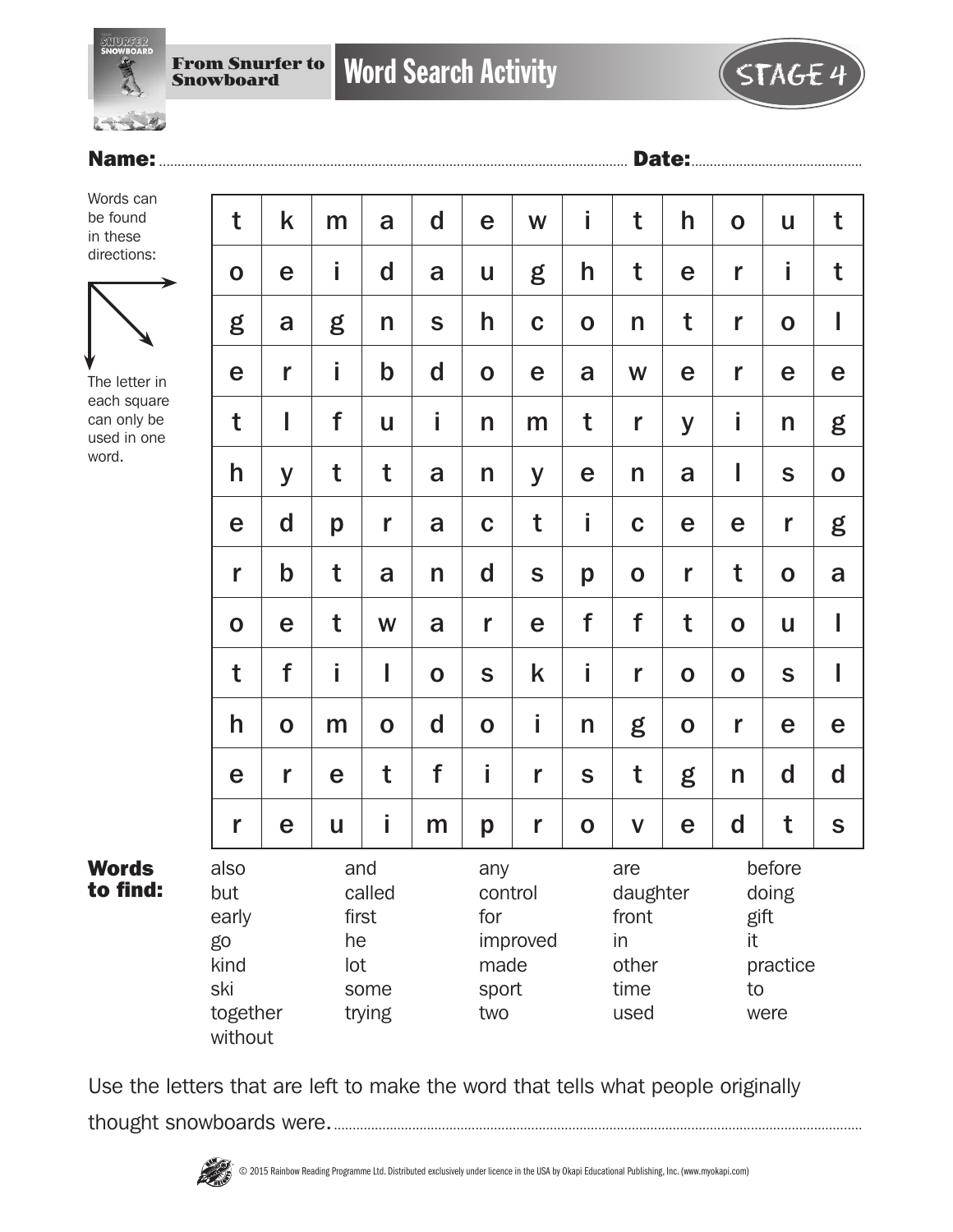

© 2015 Rainbow Reading Programme Ltd. Distributed exclusively under licence in the USA by Okapi Educational Publishing, Inc. (www.myokapi.com)